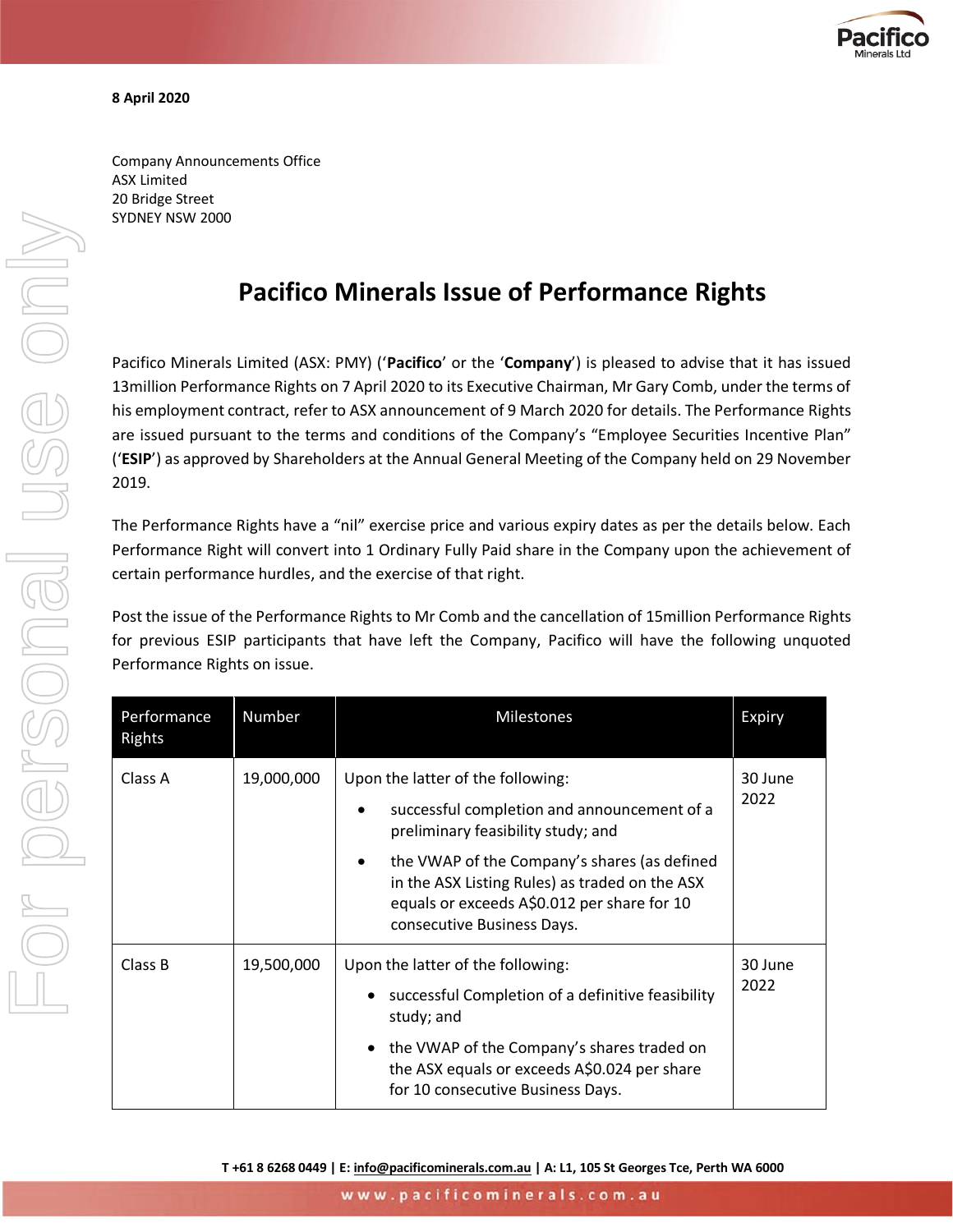

| Performance<br>Rights | Number     | <b>Milestones</b>                                                                                                                                                                                                                                                                  | Expiry          |
|-----------------------|------------|------------------------------------------------------------------------------------------------------------------------------------------------------------------------------------------------------------------------------------------------------------------------------------|-----------------|
| Class C               | 20,000,000 | Upon the latter of the following:<br>• the Company successfully securing Project<br>Finance in an amount of not less than \$50<br>million; and<br>• the VWAP of the Company's shares traded on<br>the ASX equals or exceeds A\$0.04 per share for<br>10 consecutive Business Days. | 30 June<br>2022 |
| Class D               | 4,000,000  | Upon the completion of the following milestone:<br>first commercial production <sup>1</sup> .<br>$\bullet$                                                                                                                                                                         | 6 March<br>2025 |

**1** First Commercial Production means, and is deemed to have been achieved, when the concentrator processing ores (Lead-Silver Concentrate), for purposes other than testing, has operated for a period of 30 consecutive production days at an average rate of not less than 60% of design capacity or, if a concentrator is not erected on the Property, when ores have been produced for a period of 30 consecutive production days at the rate of not less than 60% of the mining rate specified in a feasibility study recommending placing the Property in Commercial Production.

Further details regarding the issue of the Performance Rights can be found in the attached Appendix 3G. This announcement has been authorised for release by the Company Secretary.

Yours Sincerely,

Jerry Monzu **Company Secretary**

**T +61 8 6268 0449 | E[: info@pacificominerals.com.au](mailto:info@pacificominerals.com.au) | A: L1, 105 St Georges Tce, Perth WA 6000**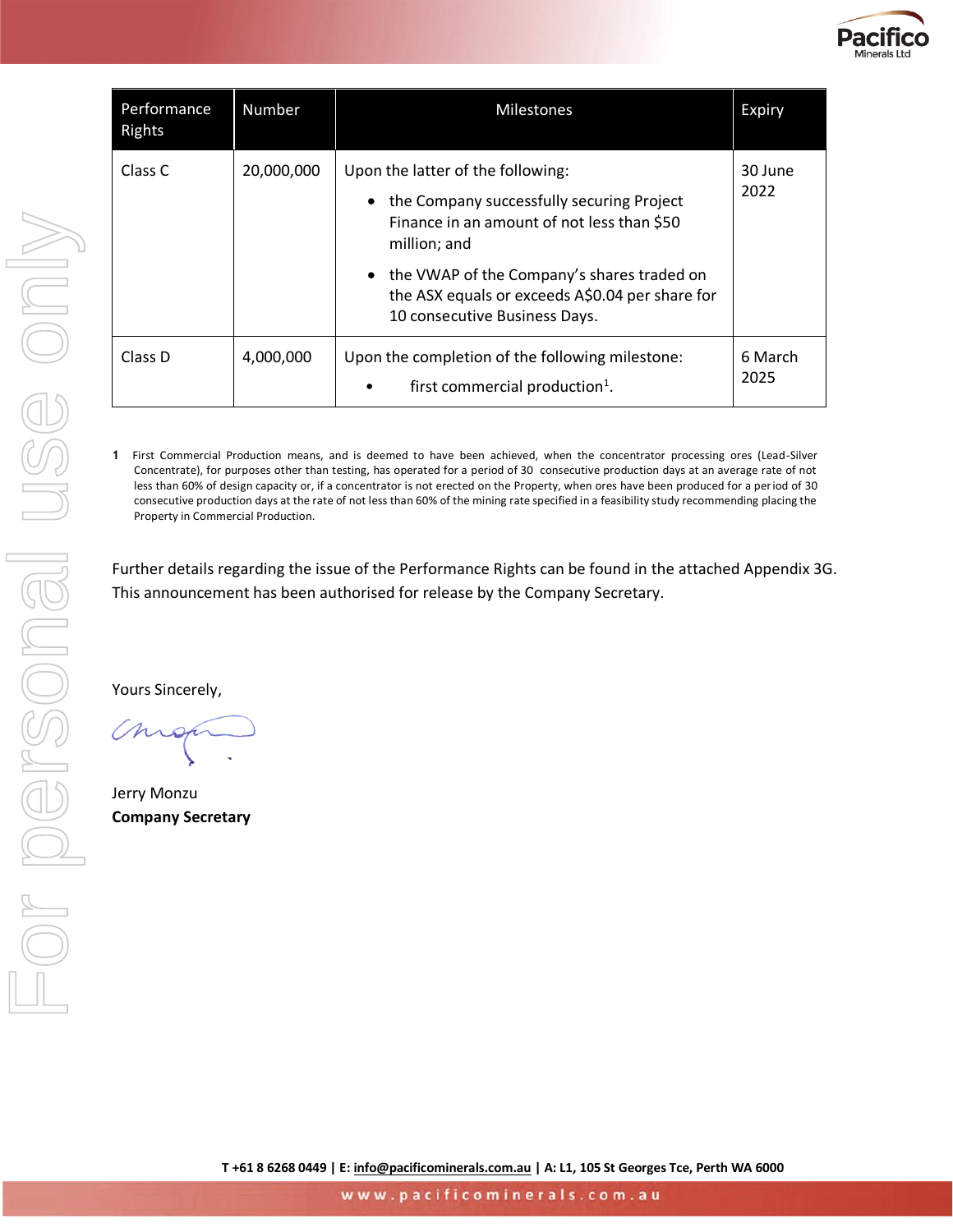# **Appendix 3G**

# **Notification of issue, conversion or payment up of equity +securities**

*Information or documents not available now must be given to ASX as soon as available. Information and documents given to ASX become ASX's property and may be made public.*

*If you are an entity incorporated outside Australia and you are issuing a new class of +securities other than CDIs, you will need to obtain and provide an International Securities Identification Number (ISIN) for that class. Further information on the requirement for the notification of an ISIN is available from the Create Online Forms page. ASX is unable to create the new ISIN for non-Australian issuers.*

*\*Denotes minimum information required for first lodgement of this form, with exceptions provided in specific notes for certain questions. The balance of the information, where applicable, must be provided as soon as reasonably practicable by the entity.*

## Part 1 – Entity and announcement details

| Question<br>no   | Question                                                                                                                                                                                                                                       | Answer                                                                                                                       |
|------------------|------------------------------------------------------------------------------------------------------------------------------------------------------------------------------------------------------------------------------------------------|------------------------------------------------------------------------------------------------------------------------------|
| 1.1              | *Name of entity<br>We (the entity here named) give notice of the issue,<br>conversion or payment up of the following unquoted<br>+securities.                                                                                                  | <b>Pacifico Minerals Limited</b>                                                                                             |
| 1.2              | *Registration type and number<br>Please supply your ABN, ARSN, ARBN, ACN or<br>another registration type and number (if you supply<br>another registration type, please specify both the type<br>of registration and the registration number). | 43 107 159 713                                                                                                               |
| 1.3              | *ASX issuer code                                                                                                                                                                                                                               | <b>PMY</b>                                                                                                                   |
| 1.4              | *This announcement is<br>Tick whichever is applicable.                                                                                                                                                                                         | ⊠<br>A new announcement<br>An update/amendment to a previous<br>announcement<br>A cancellation of a previous<br>announcement |
| 1.4a             | *Reason for update<br>Mandatory only if "Update" ticked in Q1.4 above. A<br>reason must be provided for an update.                                                                                                                             |                                                                                                                              |
| 1.4 <sub>b</sub> | *Date of previous announcement to this<br>update<br>Mandatory only if "Update" ticked in Q1.4 above.                                                                                                                                           |                                                                                                                              |
| 1.4c             | *Reason for cancellation<br>Mandatory only if "Cancellation" ticked in Q1.4 above.                                                                                                                                                             |                                                                                                                              |
| 1.4 <sub>d</sub> | *Date of previous announcement to this<br>cancellation<br>Mandatory only if "Cancellation" ticked in Q1.4 above.                                                                                                                               |                                                                                                                              |
| 1.5              | *Date of this announcement                                                                                                                                                                                                                     | 8 April 2020                                                                                                                 |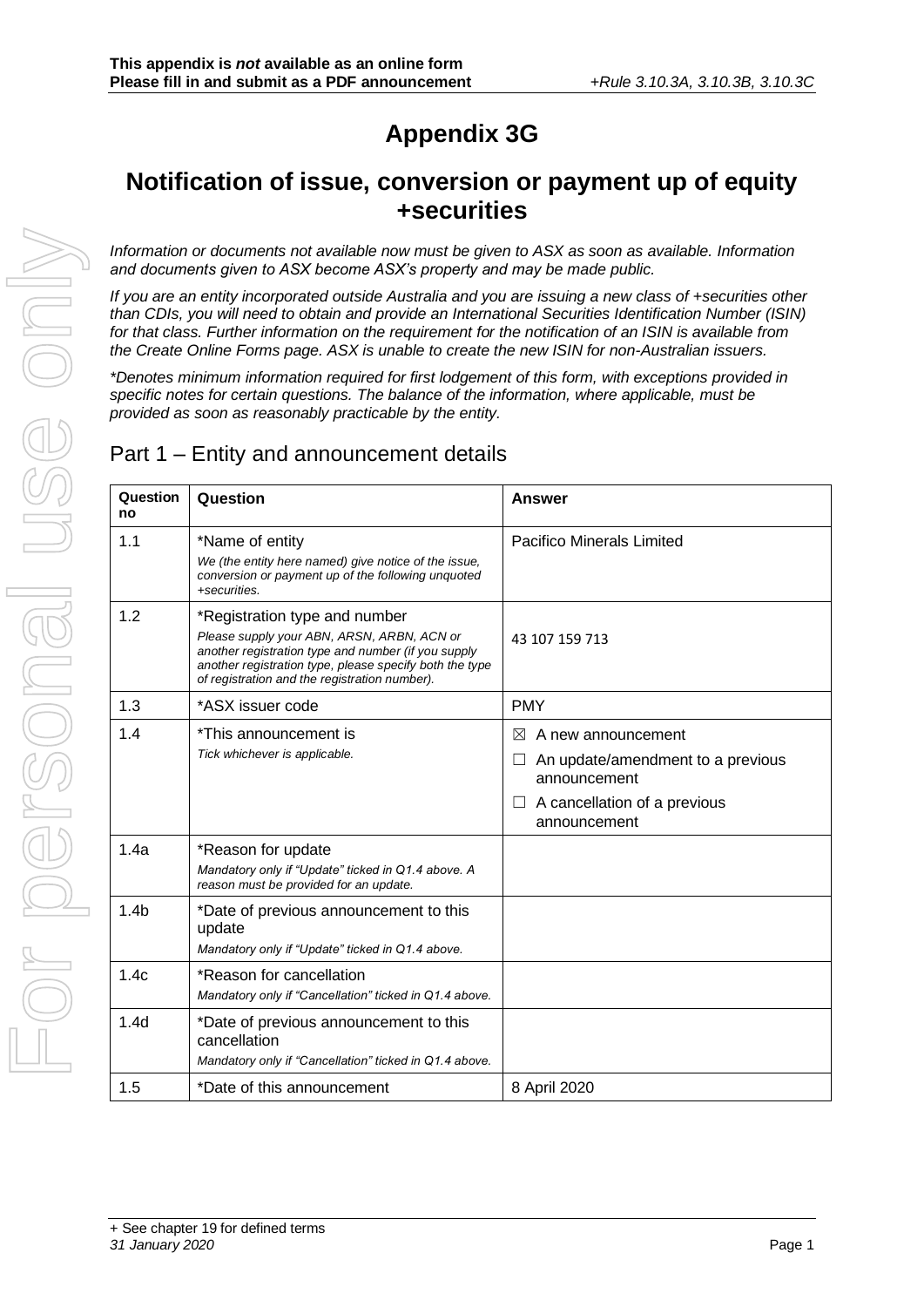## Part 2 – Type of issue

| Question<br>No. | Question                                                                                                                                                                                                                                                                                                                                                                                                                                                          | <b>Answer</b>                                                                                                                                                                                                                                                                                                                                                                                                                                                                                                                                                                                                                                                                                                                                                                                                                                                                                                                                                                                                              |
|-----------------|-------------------------------------------------------------------------------------------------------------------------------------------------------------------------------------------------------------------------------------------------------------------------------------------------------------------------------------------------------------------------------------------------------------------------------------------------------------------|----------------------------------------------------------------------------------------------------------------------------------------------------------------------------------------------------------------------------------------------------------------------------------------------------------------------------------------------------------------------------------------------------------------------------------------------------------------------------------------------------------------------------------------------------------------------------------------------------------------------------------------------------------------------------------------------------------------------------------------------------------------------------------------------------------------------------------------------------------------------------------------------------------------------------------------------------------------------------------------------------------------------------|
| 2.1             | *The +securities the subject of this<br>notification are:<br>Select whichever item is applicable.<br>If you wish to notify ASX of different types of issues of<br>securities, please complete a separate Appendix 3G<br>for each type of issue.                                                                                                                                                                                                                   | +Securities issued as a result of options<br>⊔<br>being exercised or other +convertible<br>+securities being converted and that are<br>not to be quoted on ASX<br>Partly paid +securities that have been<br>⊔<br>fully paid up and that are not to be<br>quoted on ASX<br>$\boxtimes$ +Securities issued under an +employee<br>incentive scheme that are not being<br>immediately quoted on ASX #<br>Other [please specify]<br>ப<br>If you have selected 'other' please provide the<br>circumstances of the issue here:<br>This represents the issue of Performance<br>#<br>Rights to executives and employees of<br>the Company under the Company's<br>"Employee Securities Incentive Plan".<br>The Company will not seek immediate<br>quotation for the Performance Rights.<br>Once the performance hurdles attaching<br>to the Performance Rights are met and if<br>the Performance Rights are exercised<br>then the Company will seek quotation for<br>the securities that are allocated to the<br>Performance Rights. |
| 2.2a.1          | Please state the number and type of<br>options that were exercised or other<br>+convertible securities that were converted<br>(including their ASX security code if<br>available)?<br>Answer this question if your response to Q2.1 is<br>"securities issued as a result of options being<br>exercised or other convertible securities being<br>converted and that are not to be quoted on ASX".                                                                  | N/A                                                                                                                                                                                                                                                                                                                                                                                                                                                                                                                                                                                                                                                                                                                                                                                                                                                                                                                                                                                                                        |
| 2.2a.2          | And the date the options were exercised or<br>other +convertible securities were<br>converted:<br>Answer this question if your response to Q2.1 is<br>"securities issued as a result of options being<br>exercised or other convertible securities being<br>converted and that are not to be quoted on ASX".<br>Note: If this occurred over a range of dates, enter the<br>date the last of the options was exercised or<br>convertible securities was converted. | N/A                                                                                                                                                                                                                                                                                                                                                                                                                                                                                                                                                                                                                                                                                                                                                                                                                                                                                                                                                                                                                        |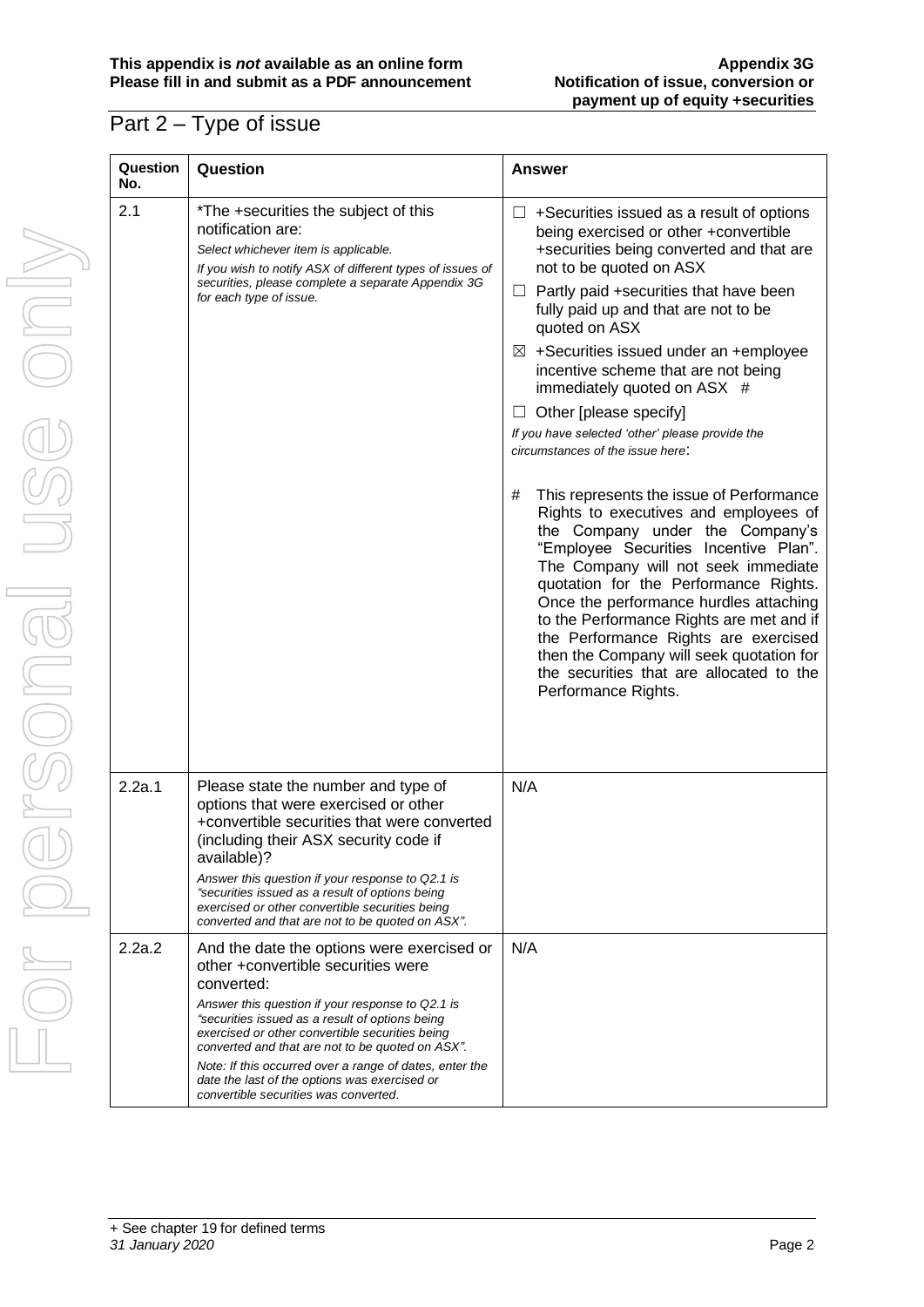#### **This appendix is** *not* **available as an online form<br>
<b>Please fill in and submit as a PDF announcement Alternative Motification of issue, conversion or Please fill in and submit as a PDF announcement**

| 2.2 <sub>b.1</sub> | Please state the number and type of partly<br>paid +securities that were fully paid up<br>(including their ASX security code if<br>available)?                                          |                                                           | N/A                                                    |                                                                                                                                                                                                                                                                                                                                                         |
|--------------------|-----------------------------------------------------------------------------------------------------------------------------------------------------------------------------------------|-----------------------------------------------------------|--------------------------------------------------------|---------------------------------------------------------------------------------------------------------------------------------------------------------------------------------------------------------------------------------------------------------------------------------------------------------------------------------------------------------|
|                    | Answer this question if your response to Q2.1 is<br>"partly paid securities that have been paid up and that<br>are not to be quoted on ASX".                                            |                                                           |                                                        |                                                                                                                                                                                                                                                                                                                                                         |
| 2.2 <sub>b.2</sub> | And the date the +securities were fully paid<br>up:                                                                                                                                     |                                                           | N/A                                                    |                                                                                                                                                                                                                                                                                                                                                         |
|                    | Answer this question if your response to Q2.1 is<br>"partly paid securities that have been paid up and that<br>are not to be quoted on ASX".                                            |                                                           |                                                        |                                                                                                                                                                                                                                                                                                                                                         |
|                    | Note: If this occurred over a range of dates, enter the<br>date the last of the securities was fully paid up.                                                                           |                                                           |                                                        |                                                                                                                                                                                                                                                                                                                                                         |
| 2.2c.1             | Please state the number and type of<br>+securities (including their ASX security<br>code) issued under an +employee<br>incentive scheme that are not being<br>immediately quoted on ASX |                                                           | Class A: 2,500,000<br>Class B:<br>Class C:<br>Class D: | 3,000,000<br>3,500,000<br>4,000,000                                                                                                                                                                                                                                                                                                                     |
|                    | Answer this question if your response to Q2.1 is<br>"securities issued under an employee incentive<br>scheme that are not being immediately quoted on<br>ASX".                          |                                                           |                                                        |                                                                                                                                                                                                                                                                                                                                                         |
| 2.2c.2             | *Please attach a document or provide<br>details of a URL link for a document lodged<br>with ASX detailing the terms of the<br>+employee incentive scheme or a<br>summary of the terms.  |                                                           | zvycxdb.pdf                                            | https://www.asx.com.au/asxpdf/20191029/pdf/449zh7f                                                                                                                                                                                                                                                                                                      |
|                    | Answer this question if your response to Q2.1 is<br>"securities issued under an employee incentive<br>scheme that are not being immediately quoted on<br>ASX".                          |                                                           |                                                        |                                                                                                                                                                                                                                                                                                                                                         |
| 2.2c.3             | *Are any of these +securities being issued<br>to +key management personnel (KMP) or<br>an +associate                                                                                    |                                                           | Yes                                                    |                                                                                                                                                                                                                                                                                                                                                         |
|                    | Answer this question if your response to Q2.1 is<br>"securities issued under an employee incentive<br>scheme that are not being immediately quoted on<br>ASX".                          |                                                           |                                                        |                                                                                                                                                                                                                                                                                                                                                         |
| 2.2c.3.a           | *Provide details of the recipients and the number of +securities issued to each of them.                                                                                                |                                                           |                                                        |                                                                                                                                                                                                                                                                                                                                                         |
|                    | not being immediately quoted on ASX" and your response to Q2.2c.3 is "Yes". Repeat the detail in the table<br>insert the name of the associate in "Name of registered holder".          |                                                           |                                                        | Answer this question if your response to Q2.1 is "securities issued under an employee incentive scheme that are<br>below for each KMP involved in the issue. If the securities are being issued to the KMP, repeat the name of the<br>KMP or insert "Same" in "Name of registered holder". If the securities are being issued to an associate of a KMP, |
|                    | Name of KMP                                                                                                                                                                             | Name of registered holder                                 |                                                        | Number of +securities                                                                                                                                                                                                                                                                                                                                   |
|                    | <b>Gary Comb</b>                                                                                                                                                                        | Bluedale Pty Ltd <atf the<br="">Comb Super Fund&gt;</atf> |                                                        | 13,000,000                                                                                                                                                                                                                                                                                                                                              |
|                    |                                                                                                                                                                                         |                                                           |                                                        |                                                                                                                                                                                                                                                                                                                                                         |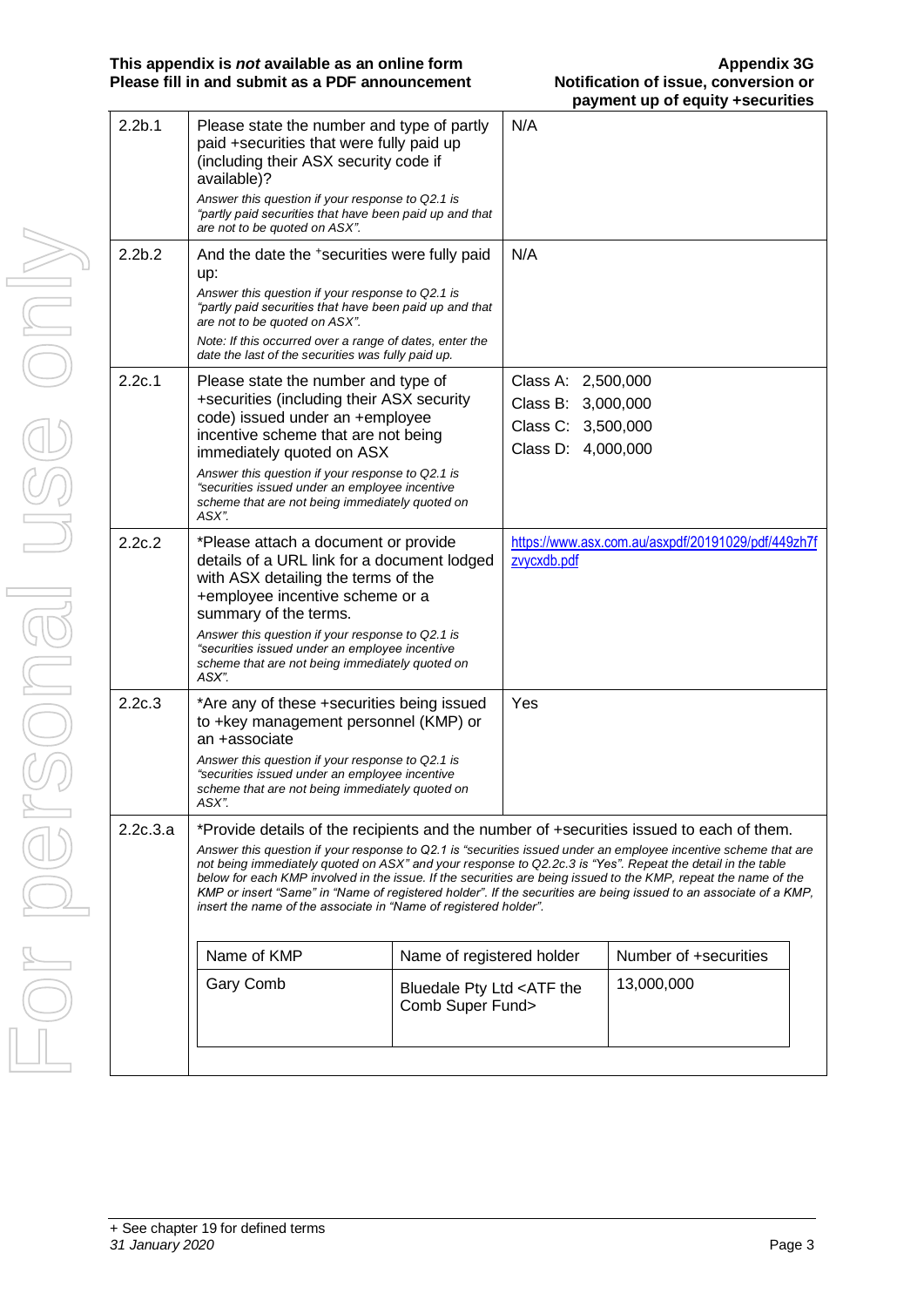### **This appendix is** *not* **available as an online form Appendix 3G Please fill in and submit as a PDF announcement Notification of issue, conversion or**

# **payment up of equity +securities**

| 2.2d.1 | *The purpose(s) for which the entity is<br>issuing the +securities is:<br>Answer this question if your response to Q2.1 is<br>"Other".<br>You may select one or more of the items in the list.                                                                                                                                                                                                                                                                   | To raise additional working capital<br>To fund the retirement of debt<br>To pay for the acquisition of an asset<br>[provide details below]<br>$\Box$ To pay for services rendered<br>[provide details below]<br>Other [provide details below]<br>$\boxtimes$<br>Additional details:<br>Pacifico Minerals is issuing Performance<br>Rights as part of a remuneration agreement<br>with KMP. |
|--------|------------------------------------------------------------------------------------------------------------------------------------------------------------------------------------------------------------------------------------------------------------------------------------------------------------------------------------------------------------------------------------------------------------------------------------------------------------------|--------------------------------------------------------------------------------------------------------------------------------------------------------------------------------------------------------------------------------------------------------------------------------------------------------------------------------------------------------------------------------------------|
| 2.2d.2 | Please provide any further information<br>needed to understand the circumstances in<br>which you are notifying the issue of these<br>+securities to ASX, including (if applicable)<br>why the issue of the +securities has not<br>been previously announced to the market<br>in an Appendix 3B<br>You must answer this question if your response to<br>Q2.1 is "Other". If there is no other information to<br>provide, please answer "Not applicable" or "N/A". | The issue of PMY Performance Rights is<br>made under the Company's "Employee<br>Incentive Plan" which<br><b>Securities</b><br>was<br>approved at the Annual General Meeting of<br>the Company held on 29 November 2019<br>and there is no requirement for the Company<br>to issue a 3B for this issue.                                                                                     |
| 2.3    | *The +securities being issued are:<br>Tick whichever is applicable                                                                                                                                                                                                                                                                                                                                                                                               | $\boxtimes$ Additional +securities in an existing<br>unquoted class that is already recorded<br>by ASX ("existing class")<br>$\boxtimes$ New +securities in an unquoted class<br>that is not yet recorded by ASX ("new<br>class")                                                                                                                                                          |

# Part 3A – number and type of +securities being issued (existing class)

*Answer the questions in this part if your response to Q2.3 is "existing class".*

| Question<br>No. | Question                                                                                                                                                            | <b>Answer</b>                   |
|-----------------|---------------------------------------------------------------------------------------------------------------------------------------------------------------------|---------------------------------|
| 3A.1            | *ASX security code & description                                                                                                                                    | <b>PMYAC Performance Rights</b> |
| 3A.2            | *Number of +securities being issued                                                                                                                                 | 9,000,000                       |
| 3A.3a           | *Will the +securities being issued rank<br>equally in all respects from their issue date<br>with the existing issued +securities in that<br>class?                  | Yes                             |
| 3A.3b           | *Is the actual date from which the<br>+securities will rank equally (non-ranking<br>end date) known?<br>Answer this question if your response to Q3A.3a is<br>"No". | N/A                             |
| 3A.3c           | *Provide the actual non-ranking end date<br>Answer this question if your response to Q3A.3a is<br>"No" and your response to Q3A.3b is "Yes".                        | N/A                             |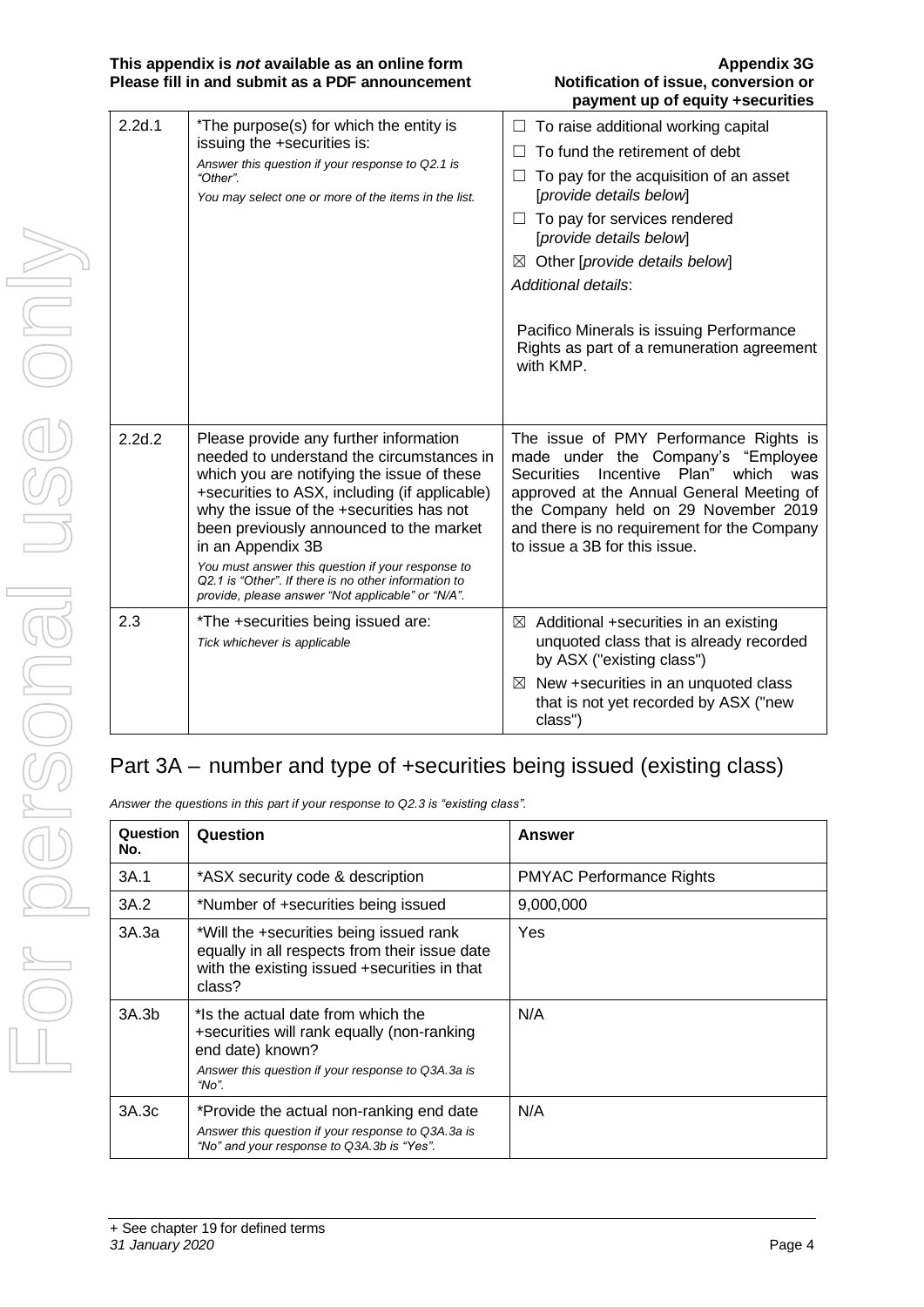| 3A.3d | *Provide the estimated non-ranking end<br>period<br>Answer this question if your response to Q3A.3a is<br>"No" and your response to Q3A.3b is "No".                                                                                                                                                                                                                                                                       | N/A |  |
|-------|---------------------------------------------------------------------------------------------------------------------------------------------------------------------------------------------------------------------------------------------------------------------------------------------------------------------------------------------------------------------------------------------------------------------------|-----|--|
| 3A.3e | *Please state the extent to which the<br>+securities do not rank equally:<br>in relation to the next dividend,<br>٠<br>distribution or interest payment; or                                                                                                                                                                                                                                                               | N/A |  |
|       | for any other reason<br>٠<br>Answer this question if your response to Q3A.3a is<br>"No".<br>For example, the securities may not rank at all, or may<br>rank proportionately based on the percentage of the<br>period in question they have been on issue, for the<br>next dividend, distribution or interest payment; or they<br>may not be entitled to participate in some other event,<br>such as an entitlement issue. |     |  |

# Part 3B – number and type of +securities being issued (new class)

| Question<br>No. | Question                                                                                                                                                                                                                                                                                                                                                                                                                                                                                                                                                                                                                                                            | Answer                                                                                                                                                                                                                                                                                                                                                                                                                                                                 |
|-----------------|---------------------------------------------------------------------------------------------------------------------------------------------------------------------------------------------------------------------------------------------------------------------------------------------------------------------------------------------------------------------------------------------------------------------------------------------------------------------------------------------------------------------------------------------------------------------------------------------------------------------------------------------------------------------|------------------------------------------------------------------------------------------------------------------------------------------------------------------------------------------------------------------------------------------------------------------------------------------------------------------------------------------------------------------------------------------------------------------------------------------------------------------------|
| 3B.1            | *Security description                                                                                                                                                                                                                                                                                                                                                                                                                                                                                                                                                                                                                                               | PMYAC Class "D" Performance Right                                                                                                                                                                                                                                                                                                                                                                                                                                      |
| 3B.2            | *Security type<br>Select one item from the list that best describes the<br>securities the subiect of this form. This will determine<br>more detailed questions to be asked about the security<br>later in this section. Select "ordinary fully or partly paid<br>shares/units" for stapled securities or CDIs. For interest<br>rate securities, please select the appropriate choice<br>from either "Convertible debt securities" or "Non-<br>convertible debt securities". Select "Other" for<br>performance shares/units and performance<br>options/rights or if the selections available in the list do<br>not appropriately describe the security being issued. | Ordinary fully or partly paid shares/units<br>$\Box$<br>Options<br>+Convertible debt securities<br>Non-convertible +debt securities<br>$\perp$<br>Redeemable preference shares/units<br>Other#<br>⊠<br>See letter attached to this announcement<br>#<br>that<br>details<br>this<br>new<br>class<br>Ωt<br>Performance Right and the respective<br>performance hurdle that must be met<br>before exercise and conversion to<br>ordinary fully paid securities can occur. |
| 3B.3            | <b>ISIN code</b><br>Answer this question if you are an entity incorporated<br>outside Australia and you are issuing a new class of<br>securities other than CDIs. See also the note at the top<br>of this form.                                                                                                                                                                                                                                                                                                                                                                                                                                                     | N/A                                                                                                                                                                                                                                                                                                                                                                                                                                                                    |
| 3B.4            | *Number of +securities being issued                                                                                                                                                                                                                                                                                                                                                                                                                                                                                                                                                                                                                                 | 4,000,000                                                                                                                                                                                                                                                                                                                                                                                                                                                              |
| 3B.5a           | *Will all the +securities issued in this class<br>rank equally in all respects from the issue<br>date?                                                                                                                                                                                                                                                                                                                                                                                                                                                                                                                                                              | Yes                                                                                                                                                                                                                                                                                                                                                                                                                                                                    |
| 3B.5b           | *Is the actual date from which the<br>+securities will rank equally (non-ranking<br>end date) known?<br>Answer this question if your response to Q3B.5a is<br>" $No$ ".                                                                                                                                                                                                                                                                                                                                                                                                                                                                                             | Yes                                                                                                                                                                                                                                                                                                                                                                                                                                                                    |
| 3B.5c           | *Provide the actual non-ranking end date<br>Answer this question if your response to Q3B.5a is<br>"No" and your response to Q3B.5b is "Yes".                                                                                                                                                                                                                                                                                                                                                                                                                                                                                                                        | N/A                                                                                                                                                                                                                                                                                                                                                                                                                                                                    |

*Answer the questions in this part if your response to Q2.3 is "new class".*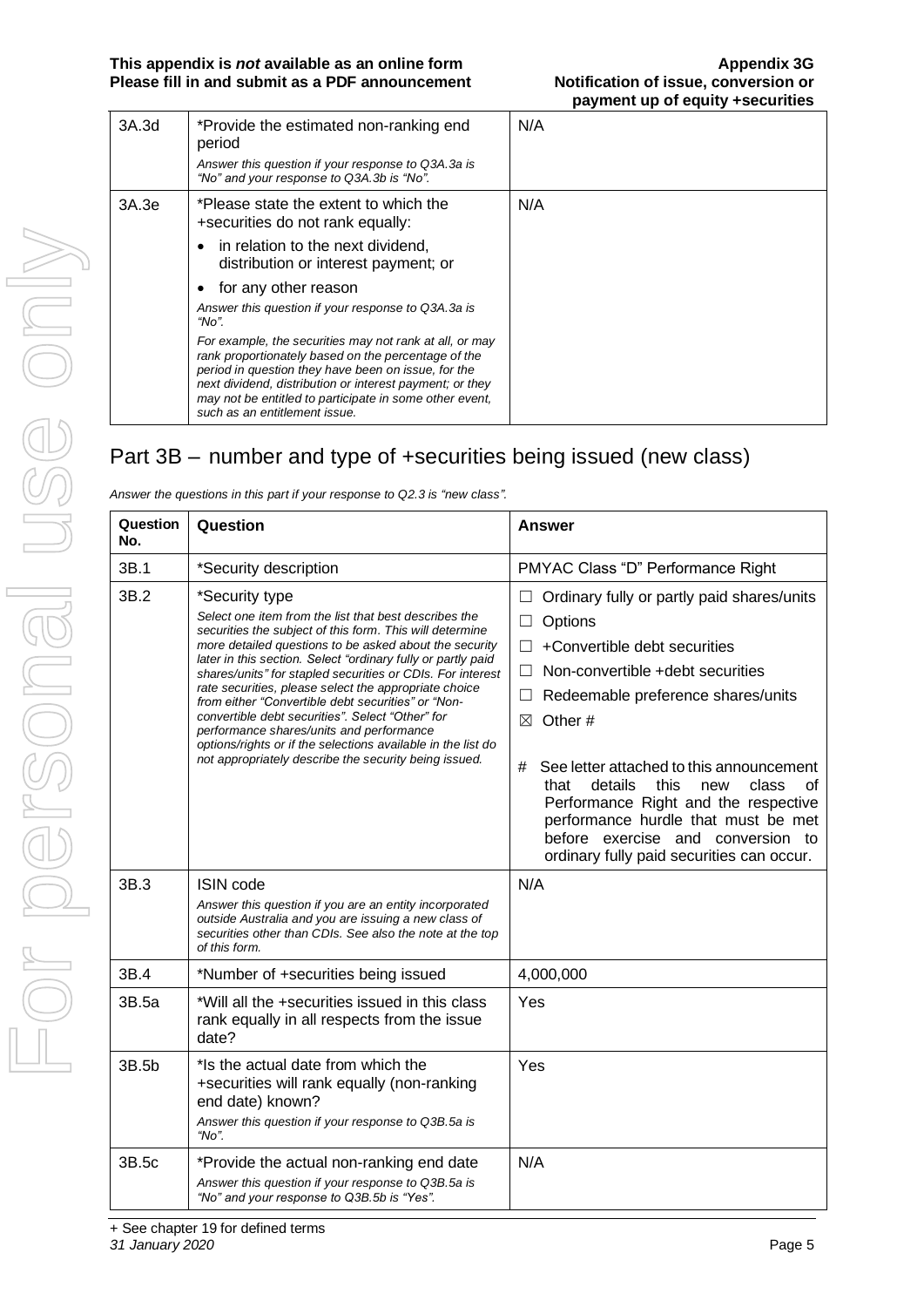#### **This appendix is** *not* **available as an online form<br>
<b>Please fill in and submit as a PDF announcement Alternative Motification of issue, conversion or Please fill in and submit as a PDF announcement**

| 3B.5d | *Provide the estimated non-ranking end<br>period                                                                                                                                                                                                                                                                              | N/A                                                               |
|-------|-------------------------------------------------------------------------------------------------------------------------------------------------------------------------------------------------------------------------------------------------------------------------------------------------------------------------------|-------------------------------------------------------------------|
|       | Answer this question if your response to Q3B.5a is<br>"No" and your response to Q3B.5b is "No".                                                                                                                                                                                                                               |                                                                   |
| 3B.5e | *Please state the extent to which the<br>+securities do not rank equally:                                                                                                                                                                                                                                                     | N/A                                                               |
|       | in relation to the next dividend,<br>distribution or interest payment; or                                                                                                                                                                                                                                                     |                                                                   |
|       | for any other reason<br>$\bullet$                                                                                                                                                                                                                                                                                             |                                                                   |
|       | Answer this question if your response to Q3B.5a is<br>"No".                                                                                                                                                                                                                                                                   |                                                                   |
|       | For example, the securities may not rank at all, or may<br>rank proportionately based on the percentage of the<br>period in question they have been on issue, for the<br>next dividend, distribution or interest payment; or they<br>may not be entitled to participate in some other event,<br>such as an entitlement issue. |                                                                   |
| 3B.6  | Please attach a document or provide a URL<br>link for a document lodged with ASX setting<br>out the material terms of the +securities<br>being issued                                                                                                                                                                         | https://www.asx.com.au/asxpdf/20191029/pdf/449zh<br>7fzvycxdb.pdf |
|       | You may cross reference a disclosure document, PDS,<br>information memorandum, investor presentation or<br>other announcement with this information provided it<br>has been released to the ASX Market Announcements<br>Platform.                                                                                             |                                                                   |
| 3B.7  | *Have you received confirmation from ASX<br>that the terms of the +securities are<br>appropriate and equitable under listing rule<br>6.1?                                                                                                                                                                                     | No                                                                |
|       | Answer this question only if you are an ASX Listing.<br>(ASX Foreign Exempt Listings and ASX Debt Listings<br>do not have to answer this question).                                                                                                                                                                           |                                                                   |
|       | If your response is "No" and the securities have any<br>unusual terms, you should approach ASX as soon as<br>possible for confirmation under listing rule 6.1 that the<br>terms are appropriate and equitable.                                                                                                                |                                                                   |
| 3B.8a | Ordinary fully or partly paid shares/units details<br>Answer the questions in this section if you selected this security type in your response to Question 3B.2.                                                                                                                                                              |                                                                   |
|       | *+Security currency                                                                                                                                                                                                                                                                                                           | N/A                                                               |
|       | This is the currency in which the face amount of an<br>issue is denominated. It will also typically be the<br>currency in which distributions are declared.                                                                                                                                                                   |                                                                   |
|       | *Will there be CDIs issued over the<br>+securities?                                                                                                                                                                                                                                                                           | N/A                                                               |
|       | *CDI ratio                                                                                                                                                                                                                                                                                                                    | N/A                                                               |
|       | Answer this question if you answered "Yes" to the<br>previous question. This is the ratio at which CDIs can<br>be transmuted into the underlying security (e.g. 4:1)<br>means 4 CDIs represent 1 underlying security<br>whereas 1:4 means 1 CDI represents 4 underlying<br>securities).                                       |                                                                   |
|       | *Is it a partly paid class of +security?                                                                                                                                                                                                                                                                                      | N/A                                                               |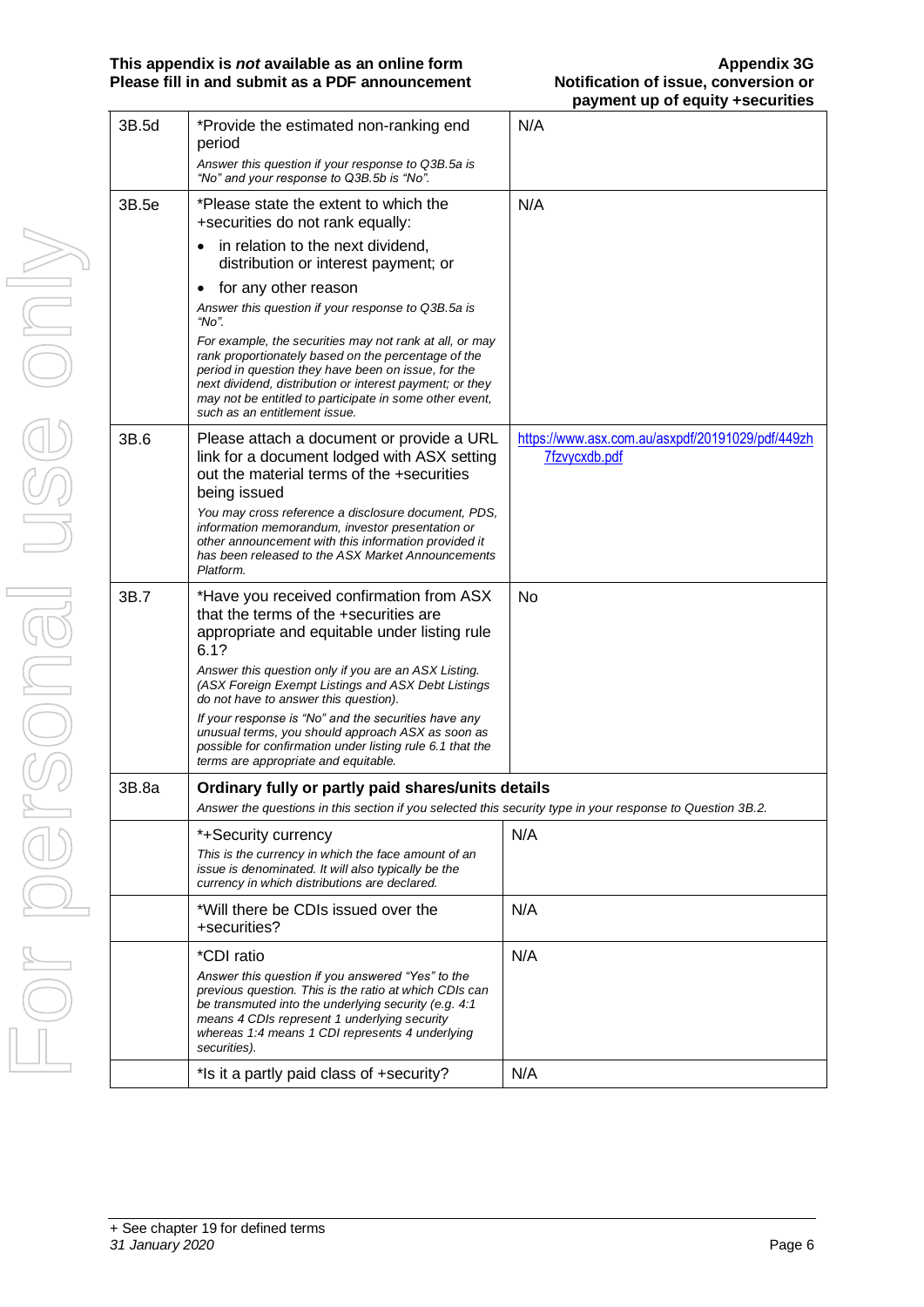### **This appendix is** *not* **available as an online form <b>Appendix 3G**<br>Please fill in and submit as a PDF announcement **Appendix 3G**<br>Notification of issue, conversion or **Please fill in and submit as a PDF announcement**

|       |                                                                                                                                                                                           | payment up or equity +securities                                                                            |
|-------|-------------------------------------------------------------------------------------------------------------------------------------------------------------------------------------------|-------------------------------------------------------------------------------------------------------------|
|       | *Paid up amount: unpaid amount                                                                                                                                                            | N/A                                                                                                         |
|       | Answer this question if answered "Yes" to the<br>previous question.                                                                                                                       |                                                                                                             |
|       | The paid up amount represents the amount of<br>application money and/or calls which have been paid<br>on any security considered 'partly paid'                                            |                                                                                                             |
|       | The unpaid amount represents the unpaid or yet to be<br>called amount on any security considered 'partly<br>paid'.                                                                        |                                                                                                             |
|       | The amounts should be provided per the security<br>currency (e.g. if the security currency is AUD, then the<br>paid up and unpaid amount per security in AUD).                            |                                                                                                             |
|       | *Is it a stapled +security?                                                                                                                                                               | N/A                                                                                                         |
|       | This is a security class that comprises a number of<br>ordinary shares and/or ordinary units issued by<br>separate entities that are stapled together for the<br>purposes of trading.     |                                                                                                             |
| 3B.8b | <b>Option details</b>                                                                                                                                                                     |                                                                                                             |
|       | Answer the questions in this section if you selected this security type in your response to Question 3B.2.                                                                                |                                                                                                             |
|       | *+Security currency                                                                                                                                                                       | N/A                                                                                                         |
|       | This is the currency in which the exercise price is<br>payable.                                                                                                                           |                                                                                                             |
|       | *Exercise price                                                                                                                                                                           | N/A                                                                                                         |
|       | The price at which each option can be exercised and<br>convert into the underlying security. If there is no<br>exercise price please answer as \$0.00.                                    |                                                                                                             |
|       | The exercise price should be provided per the<br>security currency (i.e. if the security currency is AUD,<br>the exercise price should be expressed in AUD).                              |                                                                                                             |
|       | *Expiry date                                                                                                                                                                              | N/A                                                                                                         |
|       | The date on which the options expire or terminate.                                                                                                                                        |                                                                                                             |
|       | *Details of the number and type of<br>+security (including its ASX security code if<br>the +security is quoted on or recorded by<br>ASX) that will be issued if an option is<br>exercised | N/A                                                                                                         |
|       | For example, if the option can be exercised to receive<br>one fully paid ordinary share with ASX security code<br>ABC, please insert "One fully paid ordinary share<br>$(ASK:ABC)^{n}$ .  |                                                                                                             |
| 3B.8c | Details of non-convertible +debt securities, +convertible debt securities, or<br>redeemable preference shares/units                                                                       |                                                                                                             |
|       | Answer the questions in this section if you selected one of these security types in your response to Question<br>3B.2.                                                                    |                                                                                                             |
|       | Debt and Hybrid Securities" for further information on certain terms used in this section                                                                                                 | Refer to Guidance Note 34 and the "Guide to the Naming Conventions and Security Descriptions for ASX Quoted |
|       | *Type of +security                                                                                                                                                                        | Simple corporate bond<br>ш                                                                                  |
|       | Select one item from the list                                                                                                                                                             | Non-convertible note or bond                                                                                |
|       |                                                                                                                                                                                           | Convertible note or bond<br>$\perp$                                                                         |
|       |                                                                                                                                                                                           | $\Box$ Preference share/unit                                                                                |
|       |                                                                                                                                                                                           | Capital note<br>$\perp$                                                                                     |
|       |                                                                                                                                                                                           | <b>Hybrid security</b><br>ப                                                                                 |
|       |                                                                                                                                                                                           | Other<br>$\mathsf{L}$                                                                                       |
|       | *+Security currency                                                                                                                                                                       | N/A                                                                                                         |
|       | This is the currency in which the face value of the<br>security is denominated. It will also typically be the<br>currency in which interest or distributions are paid.                    |                                                                                                             |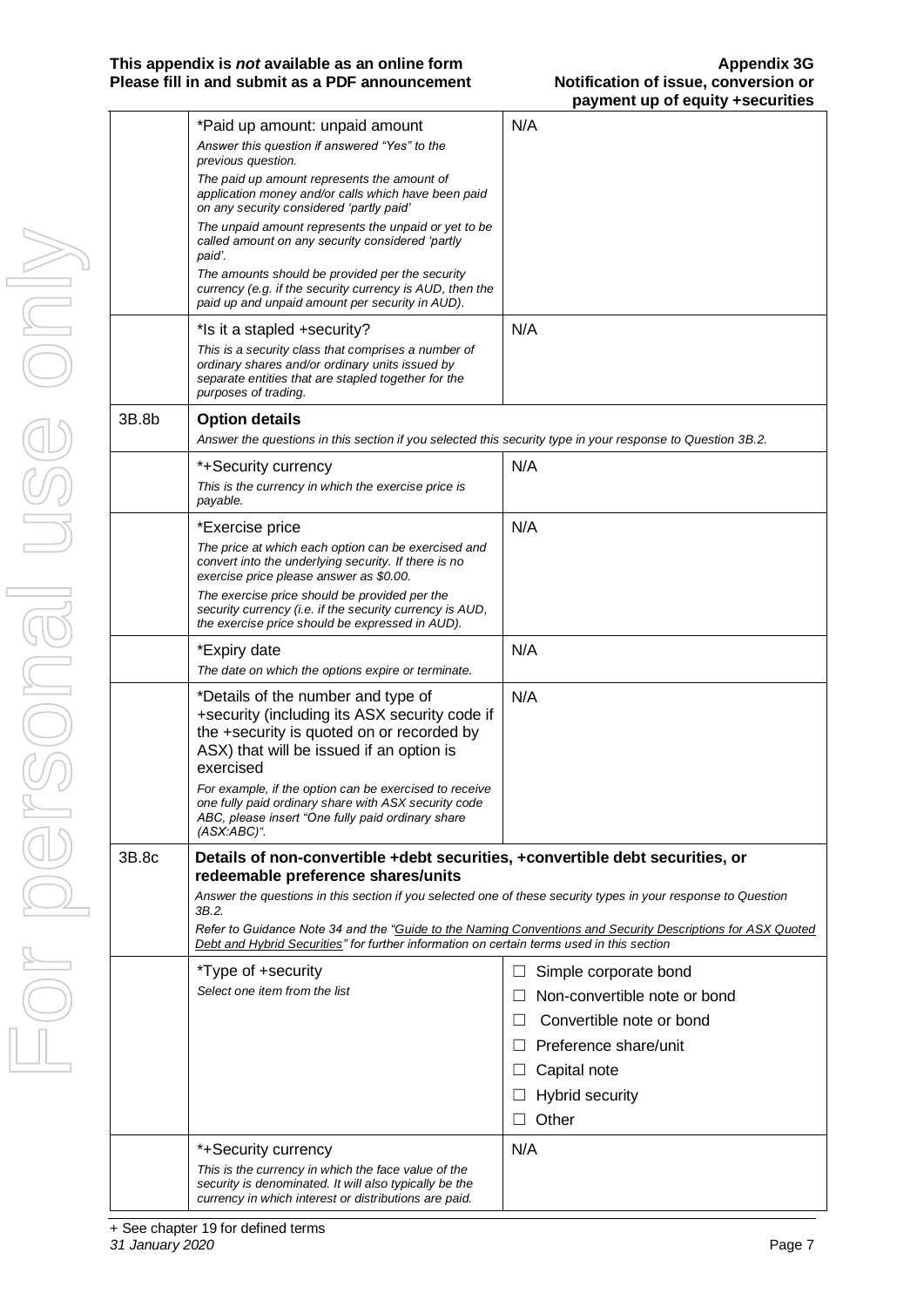### **This appendix is** *not* **available as an online form<br>
<b>Please fill in and submit as a PDF announcement Alternation of issue, conversion or Please fill in and submit as a PDF announcement**

| Face value<br>This is the principal amount of each security.<br>The face value should be provided per the security<br>currency (i.e. if security currency is AUD, then the                                                                                                                                                         | N/A                                                                                                                                       |
|------------------------------------------------------------------------------------------------------------------------------------------------------------------------------------------------------------------------------------------------------------------------------------------------------------------------------------|-------------------------------------------------------------------------------------------------------------------------------------------|
| face value per security in AUD).<br>*Interest rate type<br>Select one item from the list<br>Select the appropriate interest rate type per the terms<br>of the security. Definitions for each type are provided<br>in the Guide to the Naming Conventions and Security<br>Descriptions for ASX Quoted Debt and Hybrid<br>Securities | <b>Fixed rate</b><br>ப<br><b>Floating rate</b><br>ப<br>Indexed rate<br>ш<br>$\Box$ Variable rate<br>Zero coupon/no interest<br>ப<br>Other |
| Frequency of coupon/interest payments<br>per year<br>Select one item from the list.                                                                                                                                                                                                                                                | Monthly<br>⊔<br>Quarterly<br>⊔<br>Semi-annual<br>Annual<br>$\perp$<br>No coupon/interest payments<br>Other                                |
| First interest payment date<br>A response is not required if you have selected "No<br>coupon/interest payments" in response to the<br>question above on the frequency of coupon/interest<br>payments                                                                                                                               | N/A                                                                                                                                       |
| Interest rate per annum<br>Answer this question if the interest rate type is fixed.                                                                                                                                                                                                                                                | N/A<br>% p.a.                                                                                                                             |
| * Is the interest rate per annum estimated<br>at this time?<br>Answer this question if the interest rate type is fixed.                                                                                                                                                                                                            | N/A                                                                                                                                       |
| If the interest rate per annum is estimated,<br>then what is the date for this information to<br>be announced to the market (if known)<br>Answer this question if the interest rate type is fixed<br>and vour response to the previous question is "Yes".<br>Answer "Unknown" if the date is not known at this<br>time.            | N/A                                                                                                                                       |
| *Does the interest rate include a reference<br>rate, base rate or market rate (e.g. BBSW<br>or CPI)?<br>Answer this question if the interest rate type is floating<br>or indexed                                                                                                                                                   | N/A                                                                                                                                       |
| *What is the reference rate, base rate or<br>market rate?<br>Answer this question if the interest rate type is floating<br>or indexed and your response to the previous<br>question is "Yes".                                                                                                                                      | N/A                                                                                                                                       |
| *Does the interest rate include a margin<br>above the reference rate, base rate or<br>market rate?<br>Answer this question if the interest rate type is floating<br>or indexed.                                                                                                                                                    | N/A                                                                                                                                       |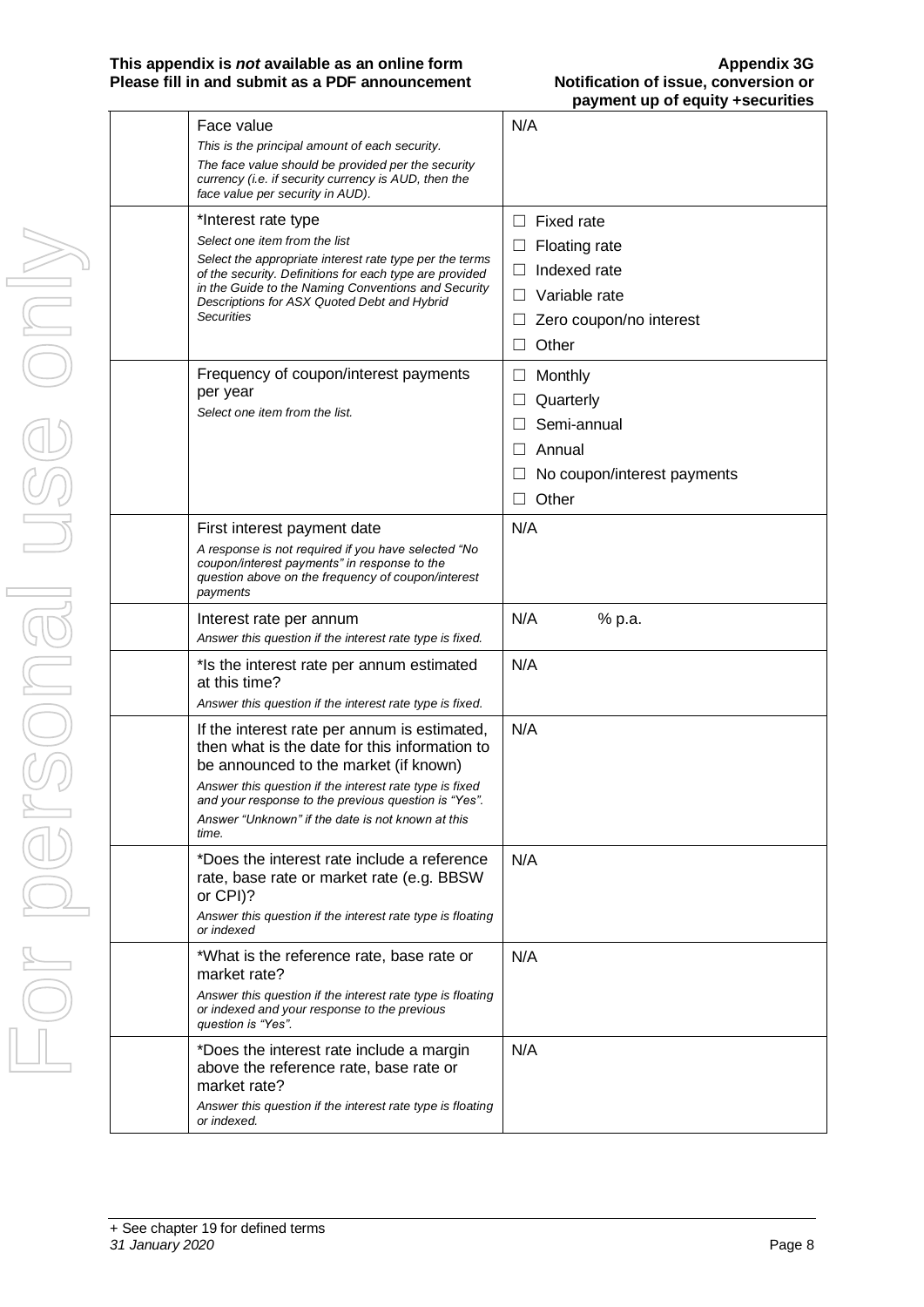### **This appendix is** *not* **available as an online form<br>
<b>Please fill in and submit as a PDF announcement Alternative Motification of issue, conversion or Please fill in and submit as a PDF announcement**

| *What is the margin above the reference<br>rate, base rate or market rate (expressed<br>as a percent per annum)<br>Answer this question if the interest rate type is floating<br>or indexed and your response to the previous<br>question is "Yes".                                                                                                                                                                                                                                                                                                                                                                                                        | N/A                                                                                                                                                                                                                                                                    |
|------------------------------------------------------------------------------------------------------------------------------------------------------------------------------------------------------------------------------------------------------------------------------------------------------------------------------------------------------------------------------------------------------------------------------------------------------------------------------------------------------------------------------------------------------------------------------------------------------------------------------------------------------------|------------------------------------------------------------------------------------------------------------------------------------------------------------------------------------------------------------------------------------------------------------------------|
| *S128F of the Income Tax Assessment Act<br>status applicable to the +security<br>Select one item from the list<br>For financial products which are likely to give rise to a<br>payment to which s128F of the Income Tax<br>Assessment Act applies, ASX requests issuers to<br>confirm the s128F status of the security:<br>"s128F exempt" means interest payments are not<br>taxable to non-residents;<br>"Not s128F exempt" means interest payments are<br>taxable to non-residents;<br>"s128F exemption status unknown" means the<br><i>issuer is unable to advise the status:</i><br>"Not applicable" means s128F is not applicable to<br>this security | $\Box$ s128F exempt<br>Not s128F exempt<br>⊔<br>s128F exemption status unknown<br>Not applicable                                                                                                                                                                       |
| *Is the +security perpetual (i.e. no maturity<br>date)?                                                                                                                                                                                                                                                                                                                                                                                                                                                                                                                                                                                                    | N/A                                                                                                                                                                                                                                                                    |
| *Maturity date<br>Answer this question if the security is not perpetual                                                                                                                                                                                                                                                                                                                                                                                                                                                                                                                                                                                    | N/A                                                                                                                                                                                                                                                                    |
| *Select other features applicable to the<br>+security<br>Up to 4 features can be selected. Further information<br>is available in the Guide to the Naming Conventions<br>and Security Descriptions for ASX Quoted Debt and<br><b>Hybrid Securities.</b>                                                                                                                                                                                                                                                                                                                                                                                                    | Simple<br>⊔<br>Subordinated<br>Secured<br>ப<br>Converting<br>ப<br>Convertible<br>Transformable<br>$\perp$<br>Exchangeable<br>ш<br>Cumulative<br>Non-Cumulative<br>Redeemable<br>Extendable<br>Reset<br>$\perp$<br>Step-Down<br>Step-Up<br>Stapled<br>None of the above |
| *Is there a first trigger date on which a right<br>of conversion, redemption, call or put can<br>be exercised (whichever is first)?                                                                                                                                                                                                                                                                                                                                                                                                                                                                                                                        | N/A                                                                                                                                                                                                                                                                    |
| *If yes, what is the first trigger date<br>Answer this question if your response to the previous<br>question is "Yes".                                                                                                                                                                                                                                                                                                                                                                                                                                                                                                                                     | N/A                                                                                                                                                                                                                                                                    |
|                                                                                                                                                                                                                                                                                                                                                                                                                                                                                                                                                                                                                                                            |                                                                                                                                                                                                                                                                        |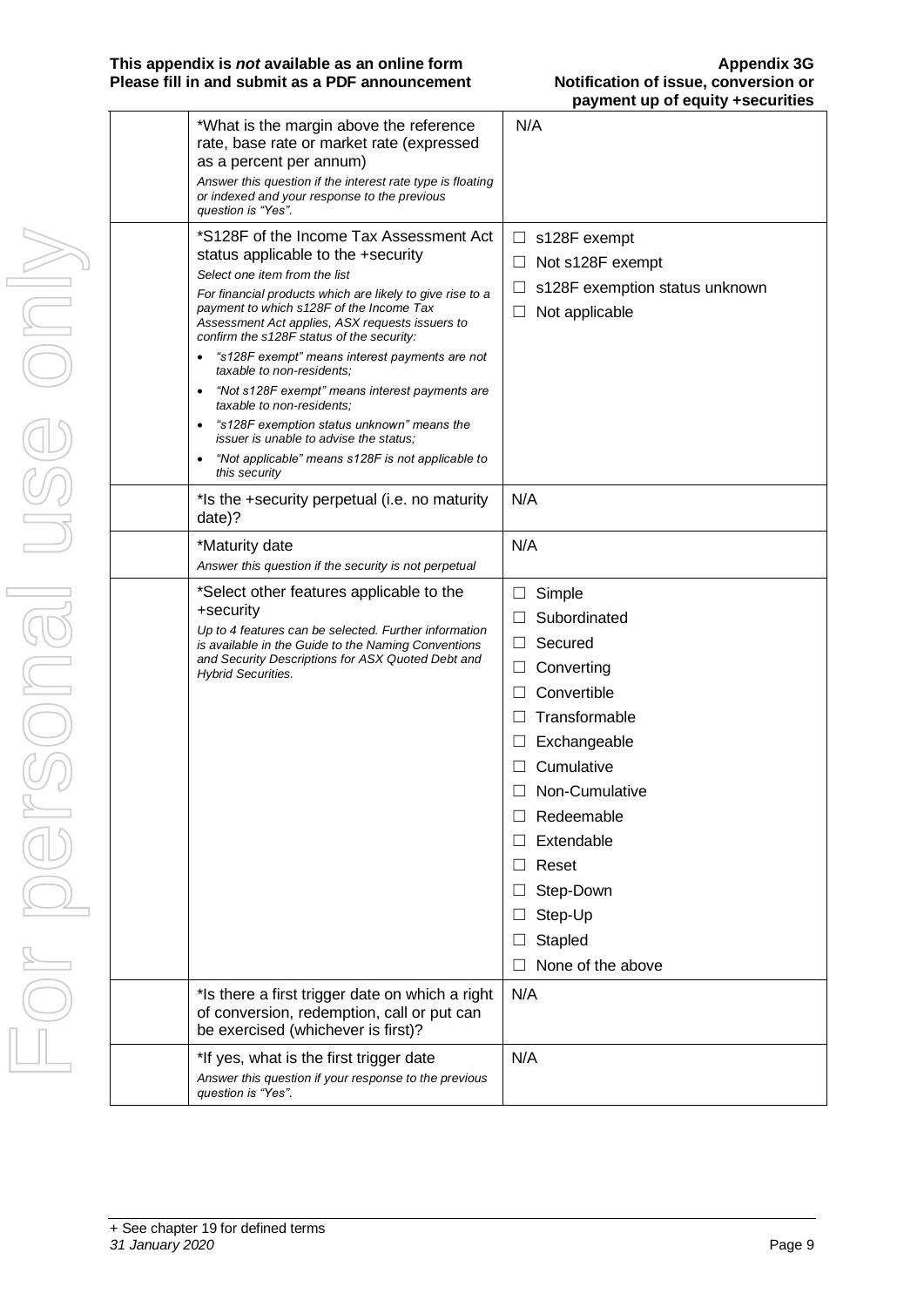| Details of the number and type of +security<br>(including its ASX security code if the<br>+security is quoted on ASX) that will be<br>issued if the securities to be quoted are<br>converted, transformed or exchanged | N/A |
|------------------------------------------------------------------------------------------------------------------------------------------------------------------------------------------------------------------------|-----|
| Answer this question if the security features include<br>"converting", "convertible", "transformable" or<br>"exchangeable".                                                                                            |     |
| For example, if the security can be converted into<br>1,000 fully paid ordinary shares with ASX security<br>code ABC, please insert "1,000 fully paid ordinary<br>shares (ASX:ABC)".                                   |     |

## Part 4 – Issue details

| Question<br>No.  | Question                                                                                                                                                                                                                                                                                                                                    | <b>Answer</b>                                                                                                                                                                                                              |
|------------------|---------------------------------------------------------------------------------------------------------------------------------------------------------------------------------------------------------------------------------------------------------------------------------------------------------------------------------------------|----------------------------------------------------------------------------------------------------------------------------------------------------------------------------------------------------------------------------|
| 4.1              | *Have the +securities been issued yet?                                                                                                                                                                                                                                                                                                      | Yes                                                                                                                                                                                                                        |
| 4.1a             | *What was their date of issue?<br>Answer this question if your response to Q4.1 is<br>"Yes".                                                                                                                                                                                                                                                | 7 April 2020                                                                                                                                                                                                               |
| 4.1 <sub>b</sub> | *What is their proposed date of issue?<br>Answer this question if your response to Q4.1 is "No".                                                                                                                                                                                                                                            | N/A                                                                                                                                                                                                                        |
| 4.2              | *Are the +securities being issued for a<br>cash consideration?<br>If the securities are being issued for nil cash<br>consideration, answer this question "No".                                                                                                                                                                              | <b>No</b>                                                                                                                                                                                                                  |
| 4.2a             | *In what currency is the cash consideration<br>being paid<br>For example, if the consideration is being paid in<br>Australian Dollars, state AUD.<br>Answer this question if your response to Q4.2 is<br>"Yes".                                                                                                                             | N/A                                                                                                                                                                                                                        |
| 4.2 <sub>b</sub> | *What is the issue price per +security<br>Answer this question if your response to Q4.2 is "Yes"<br>and by reference to the issue currency provided in<br>your response to Q4.2a.<br>Note: you cannot enter a nil amount here. If the<br>securities are being issued for nil cash consideration,<br>answer Q4.2 as "No" and complete Q4.2c. | N/A                                                                                                                                                                                                                        |
| 4.2c             | Please describe the consideration being<br>provided for the +securities<br>Answer this question if your response to Q4.2 is "No".                                                                                                                                                                                                           | N/A                                                                                                                                                                                                                        |
| 4.3              | Any other information the entity wishes to<br>provide about the issue                                                                                                                                                                                                                                                                       | There is no consideration receivable for the<br>issue of Performance Rights, the<br>Performance Rights convert into Ordinary<br>Fully Paid Shares once the performance<br>hurdles are met and the rights are<br>exercised. |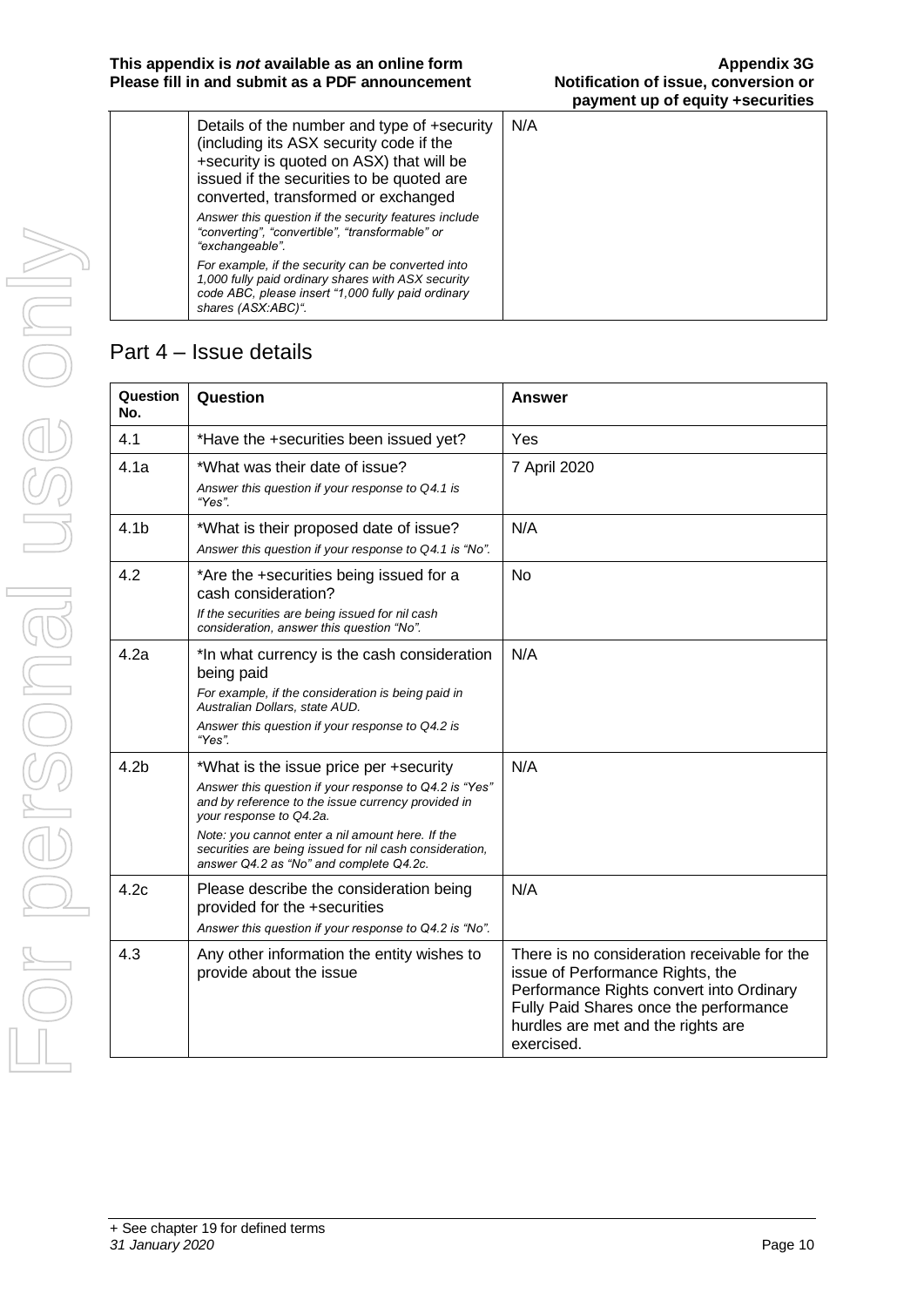## Part 5 – Unquoted +securities on issue

Following the issue of the +securities the subject of this application, the unquoted issued +securities of the entity will comprise:

*Note: the figures provided in the table in section 5.1 below are used to calculate part of the total market capitalisation of the entity published by ASX from time to time. Please make sure you include in the table each class of unquoted securities issued by the entity.*

*Restricted securities should be included in table 5.1.*

5.1

| *ASX security code and description | *Total number of +securities on issue                                                          |
|------------------------------------|------------------------------------------------------------------------------------------------|
| 2,000,000                          | Options exercisable at 2 cents each on<br>or before 23 April 2020.                             |
| 62,500,000                         | Options exercisable at 1.5 cents each<br>on or before 6 May 2020.                              |
| 20,500,000                         | Director options exercisable at 1.5<br>cents each on or before 21 November<br>2020.            |
| 6,000,000                          | Employee/consultant options<br>exercisable at 1.5 cents each on or<br>before 21 November 2020. |
| 10,000,000                         | Options exercisable at 2 cents each on<br>or before 16 October 2021                            |
| 19,000,000                         | Unlisted Class "A" Performance Rights<br>(nil exercise price, expiring 30 June 2022)           |
| 19,500,000                         | Unlisted Class "B" Performance Rights<br>(nil exercise price, expiring 30 June 2022)           |
| 20,000,000                         | Unlisted Class "C" Performance Rights<br>(nil exercise price, expiring 30 June 2022)           |
| 4,000,000                          | Unlisted Class "D" Performance<br>Rights                                                       |
|                                    | (nil exercise price, expiring 6 March 2025)                                                    |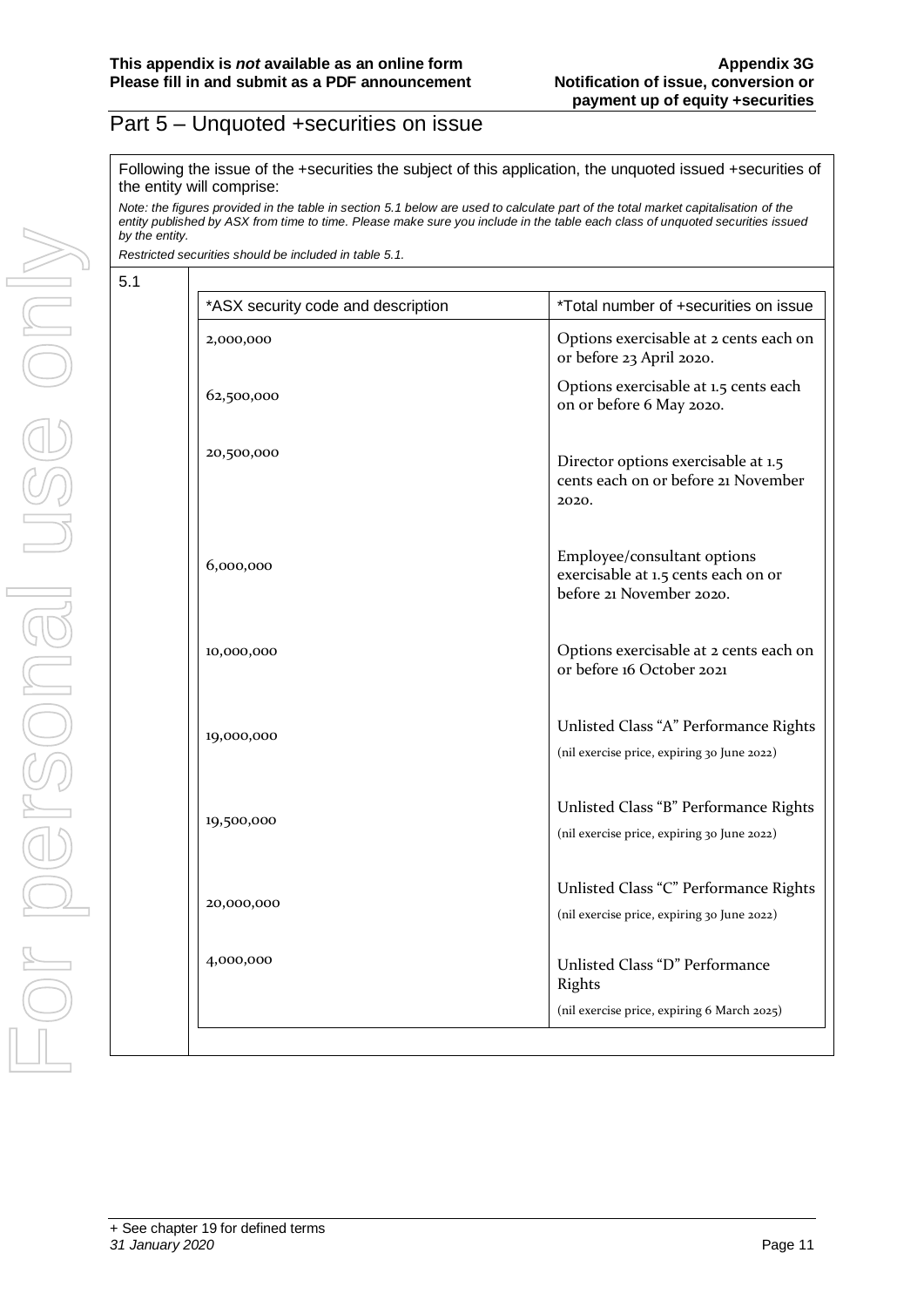## Part 6 – Other Listing Rule requirements

*The questions in this Part should only be answered if you are an ASX Listing (ASX Foreign Exempt Listings and ASX Debt Listings do not need to complete this Part) and:*

| your response to Q2.1 is "+securities issued under an +employee incentive scheme that are not being immediately quoted |  |  |  |  |
|------------------------------------------------------------------------------------------------------------------------|--|--|--|--|
| on ASX"; or                                                                                                            |  |  |  |  |

- *your response to Q2.1 is "Other"*

| Question<br>No.  | Question                                                                                                                                                                                                                                                                                                                                         | Answer    |
|------------------|--------------------------------------------------------------------------------------------------------------------------------------------------------------------------------------------------------------------------------------------------------------------------------------------------------------------------------------------------|-----------|
| 6.1              | *Are the securities being issued under<br>Listing Rule 7.2 exception $131$ and therefore<br>the issue does not need any security holder<br>approval under Listing Rule 7.1?<br>Answer this question if your response to Q2.1 is<br>"securities issued under an employee incentive<br>scheme that are not being immediately quoted on<br>$ASX$ ". | <b>No</b> |
| 6.2              | *Has the entity obtained, or is it obtaining,<br>+security holder approval for the issue<br>under listing rule 7.1?<br>Answer this question if the response to Q6.1 is "No".                                                                                                                                                                     | No.       |
| 6.2a             | *Date of meeting or proposed meeting to<br>approve the issue under listing rule 7.1<br>Answer this question if the response to Q6.1 is "No"<br>and the response to Q6.2 is "Yes".                                                                                                                                                                | N/A       |
| 6.2 <sub>b</sub> | *Are any of the +securities being issued<br>without +security holder approval using the<br>entity's 15% placement capacity under<br>listing rule 7.1?<br>Answer this question if the response to Q6.1 is "No"<br>and the response to Q6.2 is "No".                                                                                               | No.       |

<sup>1</sup> *Exception 13* An issue of securities under an employee incentive scheme if within 3 years before the issue date:

- (a) in the case of a scheme established before the entity was listed a summary of the terms of the scheme and the maximum number of equity securities proposed to be issued under the scheme were set out in the prospectus, PDS or information memorandum lodged with ASX under rule 1.1 condition 3; or
- (b) the holders of the entity's ordinary securities have approved the issue of equity securities under the scheme as an exception to this rule. The notice of meeting must have included:
	- a summary of the terms of the scheme.
	- the number of securities issued under the scheme since the entity was listed or the date of the last approval under this rule;
	- the maximum number of +equity securities proposed to be issued under the scheme following the approval; and
	- a voting exclusion statement.

Exception 13 is only available if and to the extent that the number of +equity securities issued under the scheme does not exceed the maximum number set out in the entity's prospectus, PDS or information memorandum (in the case of (a) above) or in the notice of meeting (in the case of (b) above).

Exception 13 ceases to be available if there is a material change to the terms of the scheme from those set out in the entity's prospectus, PDS or information memorandum (in the case of (a) above) or in the notice of meeting (in the case of (b) above).